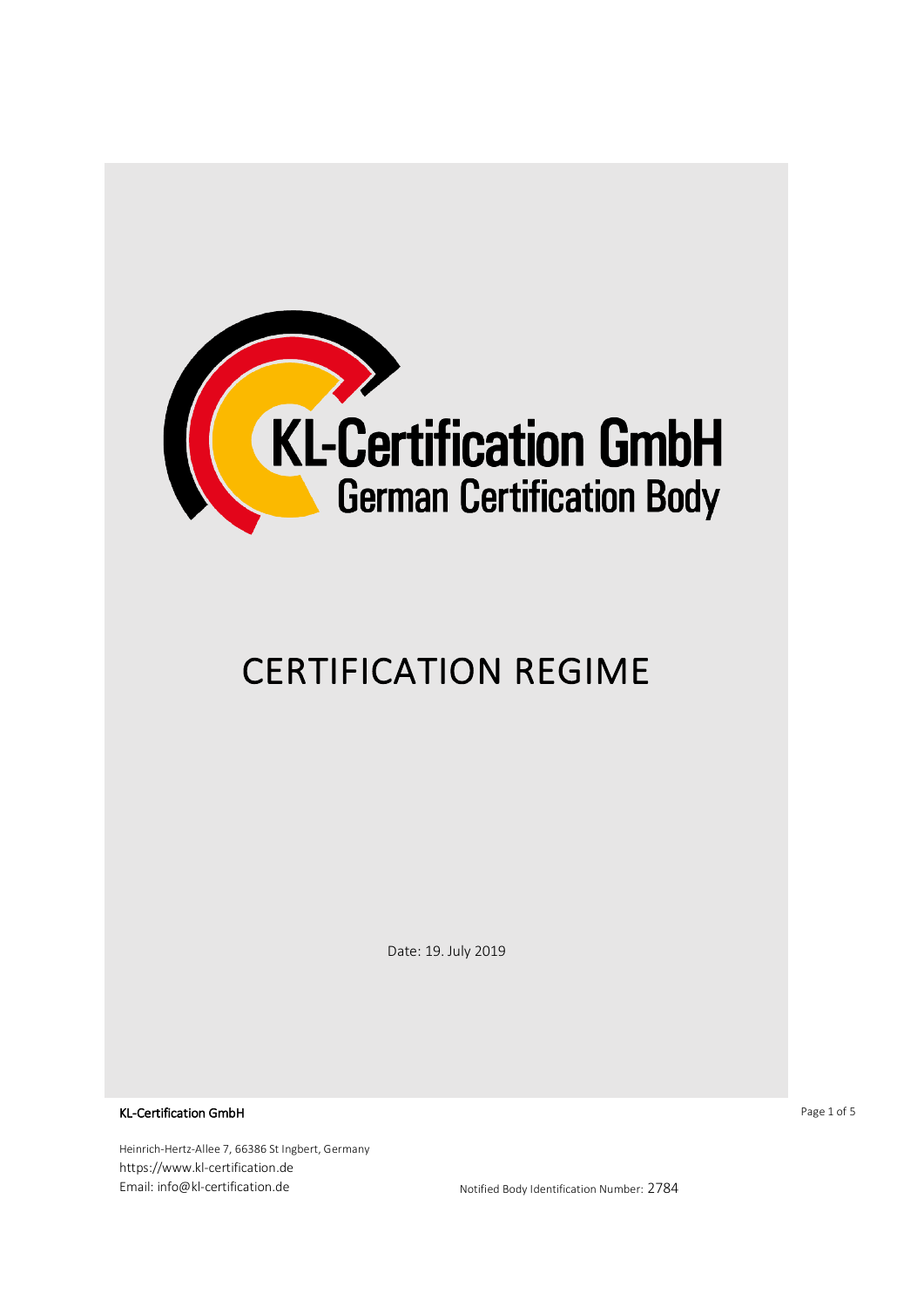

| CERTIFICATION REGIME <b>Example 2018</b>                                                                                                                                                                                            | $\overline{\mathbf{1}}$ |
|-------------------------------------------------------------------------------------------------------------------------------------------------------------------------------------------------------------------------------------|-------------------------|
| <u>1 SCOPE</u>                                                                                                                                                                                                                      | $\overline{\mathbf{3}}$ |
| 2 PROCESS 200 CONTROL CONTROL CONTROL CONTROL CONTROL CONTROL CONTROL CONTROL CONTROL CONTROL CONTROL CONTROL CONTROL CONTROL CONTROL CONTROL CONTROL CONTROL CONTROL CONTROL CONTROL CONTROL CONTROL CONTROL CONTROL CONTROL       | <u>3</u>                |
| <b>3 CERTIFICATES</b>                                                                                                                                                                                                               | $\overline{\mathbf{3}}$ |
| 4 CUSTOMER AND RESIDENCE AND RESIDENCE AND RESIDENCE AND RESIDENCE AND RESIDENCE AND RESIDENCE AND RESIDENCE AND RESIDENCE AND RESIDENCE AND RESIDENCE AND RESIDENCE AND RESIDENCE AND RESIDENCE AND RESIDENCE AND RESIDENCE A      | 4                       |
| 5 CERTIFICATION BODY <b>Example 20</b> Separate and the set of the set of the set of the set of the set of the set of the set of the set of the set of the set of the set of the set of the set of the set of the set of the set of | 4                       |
| 6 REDUCTION / WITHDRAWAL / SUSPENSION / TERMINATION                                                                                                                                                                                 | $\overline{4}$          |
| 7 COMPLAINTS AND APPEALS TELECTRICITY OF THE RESIDENCE AND APPEALS                                                                                                                                                                  | $\overline{4}$          |
| 8 CHANGES AND RESIDENCE AND RESIDENCE AND RESIDENCE AND RESIDENCE AND RESIDENCE AND RESIDENCE AND RESIDENCE AND RESIDENCE AND RESIDENCE AND RESIDENCE AND RESIDENCE AND RESIDENCE AND RESIDENCE AND RESIDENCE AND RESIDENCE AN      | 4                       |
| 9 RECORDS <b>Example 20</b> RECORDS                                                                                                                                                                                                 | 4                       |
| 10 CONFIDENTIALITY <b>And All Accounts and Accounts</b> and Accounts and Accounts and Accounts and Accounts and Accounts and Accounts and Accounts and Accounts and Accounts and Accounts and Accounts and Accounts and Accounts an | 5                       |
| <b>11 LIABILITY Example 20 CONSUMING 20 AND 20 AND 20 AND 20 AND 20 AND 20 AND 20 AND 20 AND 20 AND 20 AND 20 AND 20 AND 20 AND 20 AND 20 AND 20 AND 20 AND 20 AND 20 AND 20 AND 20 AND 20 AND 20 AND 20 AND 20 AND 20 AND 2</b>    | 5                       |
| <b>12 ENTRY INTO FORCE / CHANGES</b><br><u> 1980 - Jan Samuel Barbara, martin di sebagai personal di sebagai personal di sebagai personal di sebagai per</u>                                                                        | 5                       |
| <b>13 OTHERS</b>                                                                                                                                                                                                                    | 5                       |

# Certification Regime Certification Regime

# KL-Certification GmbH

Heinrich-Hertz-Allee 7, 66386 St Ingbert, Germany https://www.kl-certification.de Email: info@kl-certification.de https://www.mail: info@kl-certification.de Page 2 of 5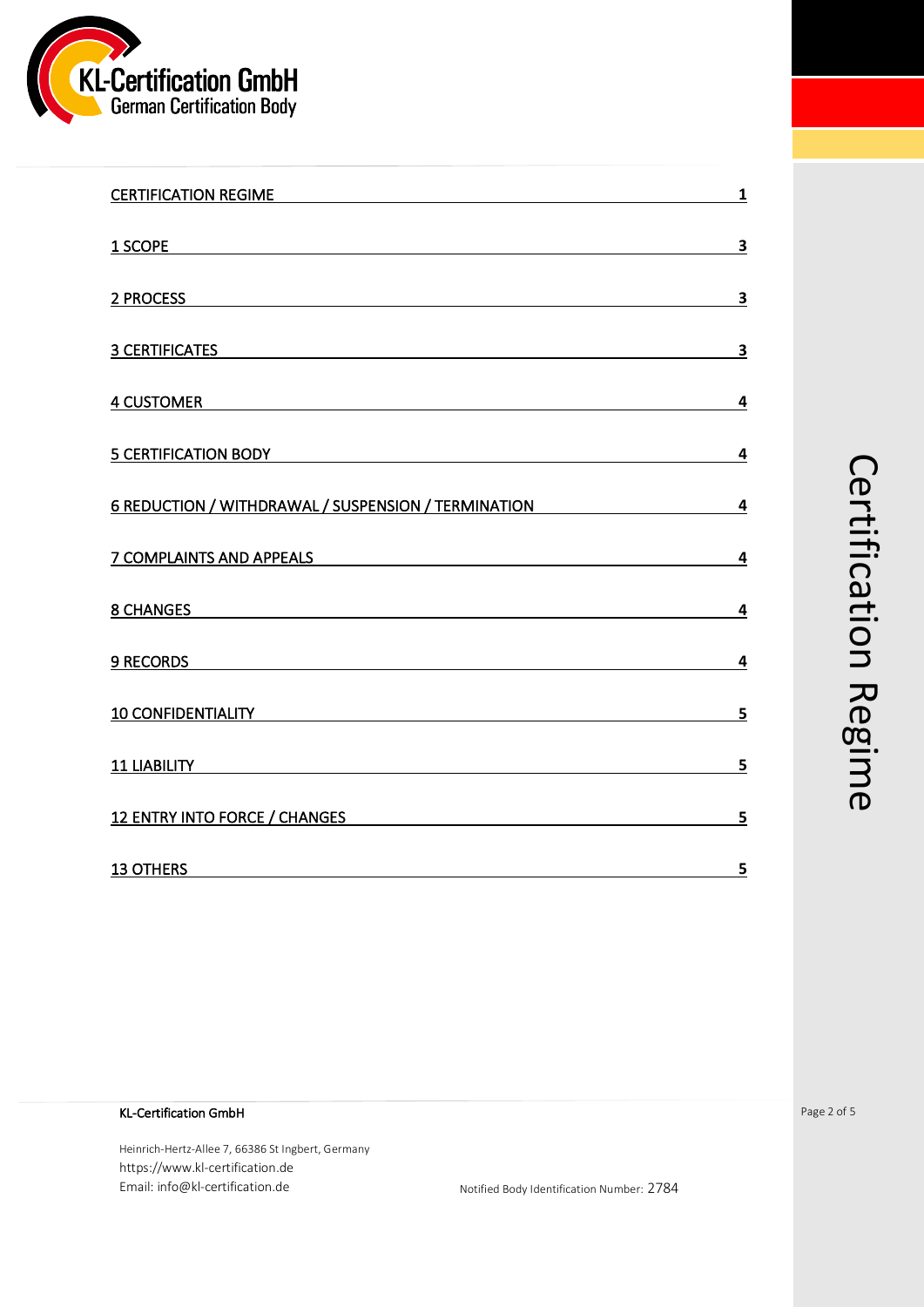

# 1 SCOPE

These regulations apply to all certification activities within the scope of the accreditation of KL-Certification GmbH. Certification services are based on the applicable international norms, standards and regulations as well as the national law on accreditation and notification.

# 2 PROCESS

With his formal assignment, the applicant accepts this certification order.



# 3 CERTIFICATES

Audit reports, certificates and statements may only be passed on in full, stating the date of issue and avoiding misleading use. The use of the name of KL-Certification GmbH for advertising purposes requires the written acceptance. The requirements of the respective certification program regarding advertising and publications must be followed.

#### KL-Certification GmbH

Heinrich-Hertz-Allee 7, 66386 St Ingbert, Germany https://www.kl-certification.de Email: info@kl-certification.de **Notified Body Identification Number: 2784**  Page 3 of 5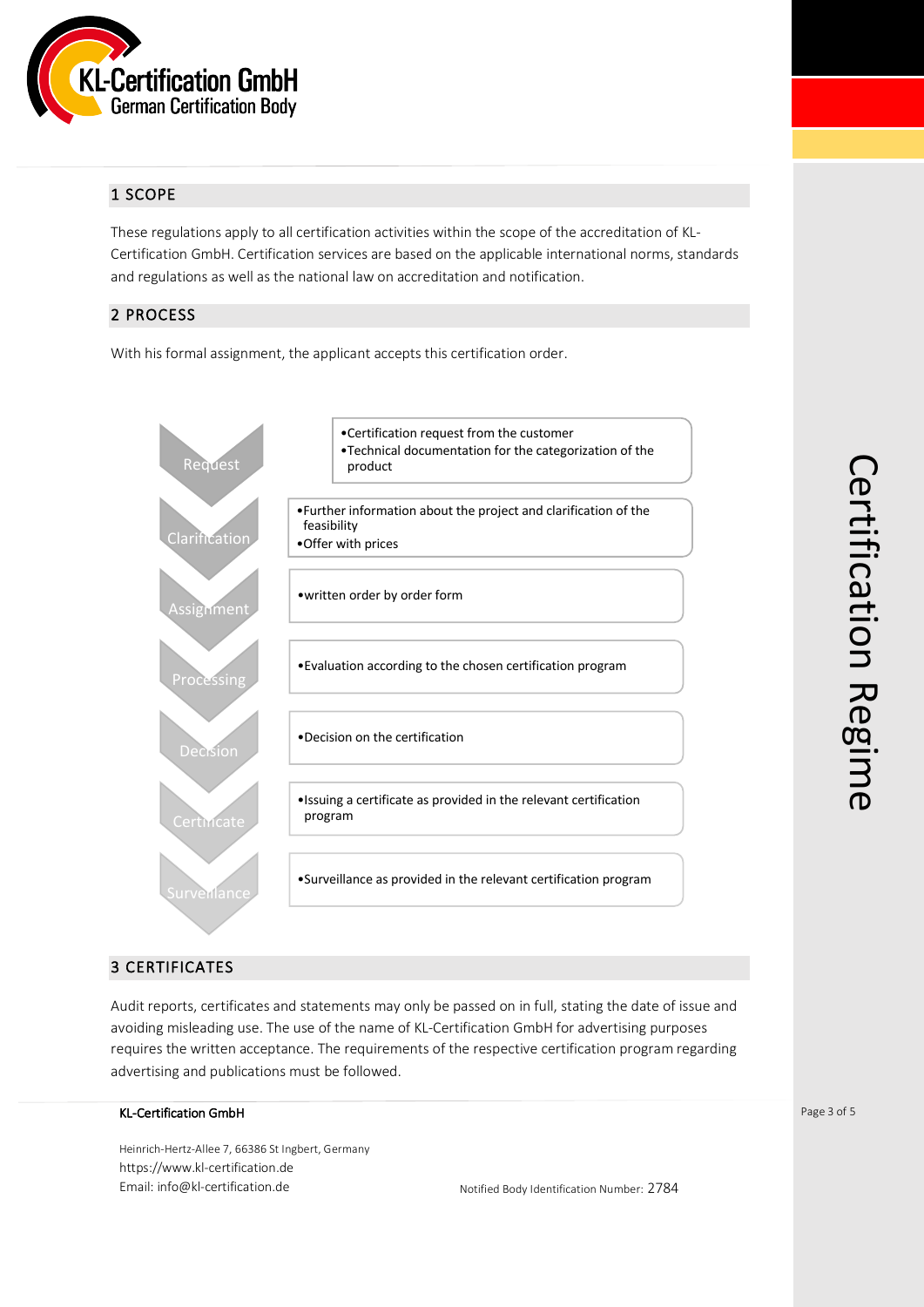

# 4 CUSTOMER

The applicant agrees to fulfil all the requirements of the respective certification program and to ensure availability of all preconditions for conducting the evaluation and monitoring, as required in the respective certification program.

If necessary, the applicant allows access to its factory and production sites by the certifier and the assessor of the Notifying Body.

The applicant is responsible for compliance with the requirements for his current production line.

The use of the certification performed by KL-Certification GmbH, which could bring the certification body in discredit or could be considered misleading or unjustified is not allowed.

# 5 CERTIFICATION BODY

Complete written orders to the certification body will be processed in the order they are received.

The certification process of KL-Certification GmbH is finalized with the issue of a certificate if not otherwise regulated by the applied certification program.

Personnel who is involved in client counselling on a product may not be part of the evaluation nor certification of this product until two years after the counselling.

# 6 REDUCTION / WITHDRAWAL / SUSPENSION / TERMINATION

The reduction, withdrawal, suspension or termination of a certification will be published. This invalidates the right to advertise or otherwise use the certification. A withdrawn or terminated certificate shall be returned to the Certification Body.

#### 7 COMPLAINTS AND APPEALS

Complaints and appeals must be addressed in writing to KL-Certification GmbH. The QM system of KL-Certification GmbH contains appropriate procedures. The complainant will be informed about the progress of his complaint and the final decision.

#### 8 CHANGES

The Applicant commits to inform the Certification Body of any changes that may affect its ability to comply with the certification requirements without undue delay.

#### 9 RECORDS

The Applicant will record all complaints made known to him as part of the certification process and will provide these records to the Certification Body upon request. The Applicant shall take appropriate

#### KL-Certification GmbH

Heinrich-Hertz-Allee 7, 66386 St Ingbert, Germany https://www.kl-certification.de Email: info@kl-certification.de **Notified Body Identification Number: 2784** 

Page 4 of 5